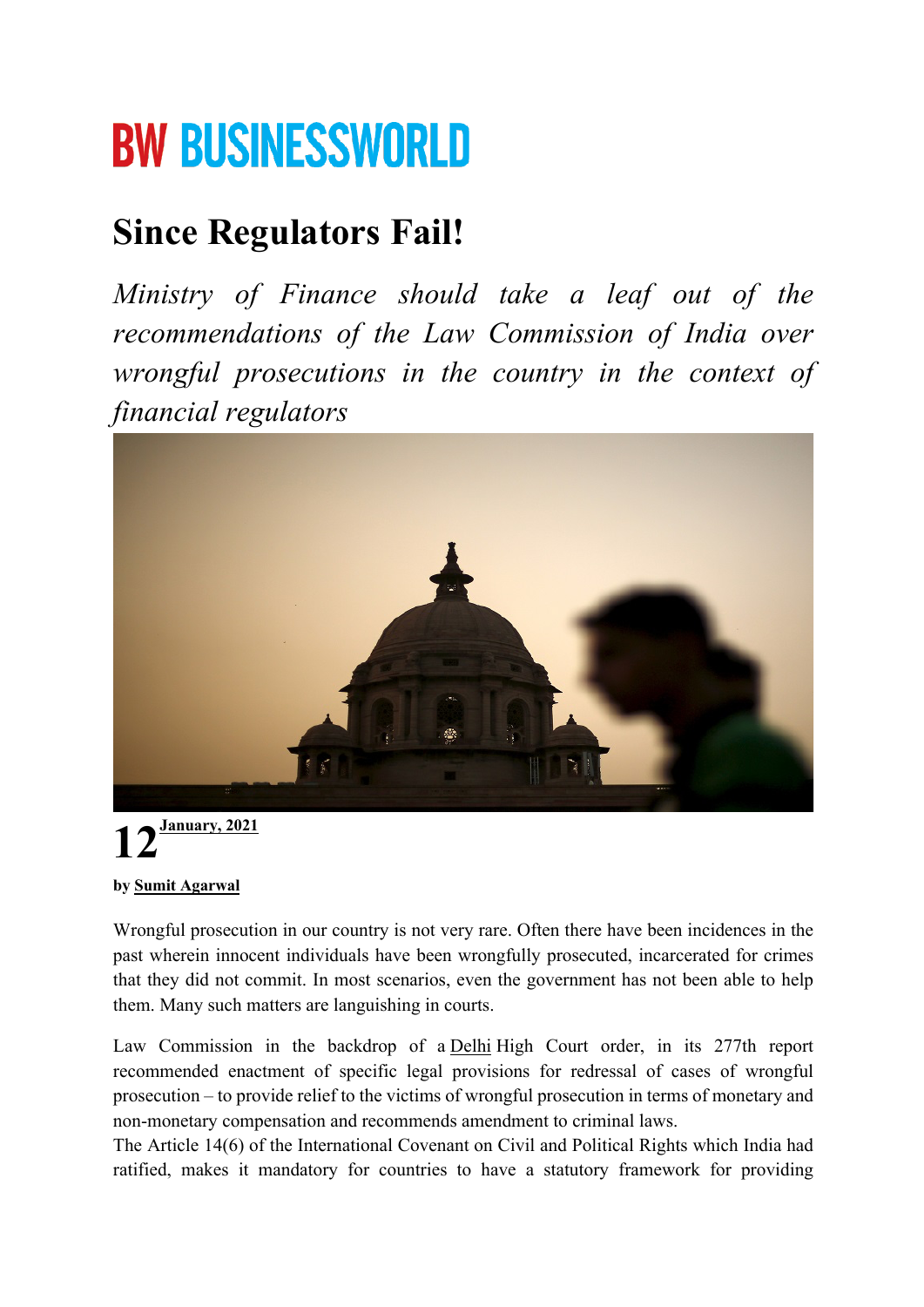compensation and rehabilitation to those who have been wrongfully prosecuted. India is yet to enact a law to this effect.

Unfortunately, there is not a whiff anywhere where corporates and individuals are wrongfully prosecuted under myriad regulatory laws.

#### **The mistakes we commit**

India has witnessed various cases wherein corporates as well as individuals have been wrongfully tried for regulatory violations they never did. These include cases where the accused and not guilty of the offence, and the regulator engaged in some form of misconduct in investigating and / or passing ex parte orders, and the cases where there has been delay of years, yet persons are put to civil death by freezing their demat and bank accounts based on circumstantial evidence.

In a case a Chairman and Managing Director (CMD) of a software company was accused of dealing in stocks based on unpublished price-sensitive information thereby referred to as 'Insider Trading'. Under SEBI's laws, for the same cause of action, multiple proceedings could happen simultaneously depending upon the measure SEBI wants to adopt. For monetary penalty – Adjudication Proceedings, for debarment from securities market – WTM proceedings, for jail term – Special Court prosecution. In the case, to buy peace, CMD settled the proceedings when he received the Adjudication notice for monetary penalty. Years later, another department started proceedings and restrained him for two years. He had to obtain a stay from a High Court to make the regulator understand the latches in its system.

There is an increasing trend in regulatory laws to rope in a Company, its board of directors and the Compliance Officer - all three - for the same violation on the argument that failure of compliance officer is failure of other two vicariously leading to a joint and several liability. Regulated persons have to consider it cost of doing business. This is a very serious trend requiring a relook if Government of India is serious about ease of doing business.

The Law Commission of India, SEBI and Finance Ministry

There are other such cases. The Law Commission of India in its latest report has recommended that the Indian Government should have a broader view on the protection of citizens and rights. The report has also recommended that the erring government officers if found to have maliciously prosecuted an innocent citizen will be prosecuted.

In the regulatory set up and specifically in the context of securities laws, accountability of the regulatory decisions is tested at Securities Appellate Tribunal (SAT). In a case where a compliance officer who was serving notice period under resignation having no nexus with the allegation was imposed penalty by SEBI. SAT in an appeal held that considering the fact that the appellant had to undergo this litigation and face harassment for almost 1.5 years, coupled with the fact that a substantial portion was spent on litigation, SEBI needs to pay certain costs.

In another case, Tribunal imposed costs on SEBI for passing a confirmatory order without application of mind and in a casual manner. Tribunal held that while the regulator wields wide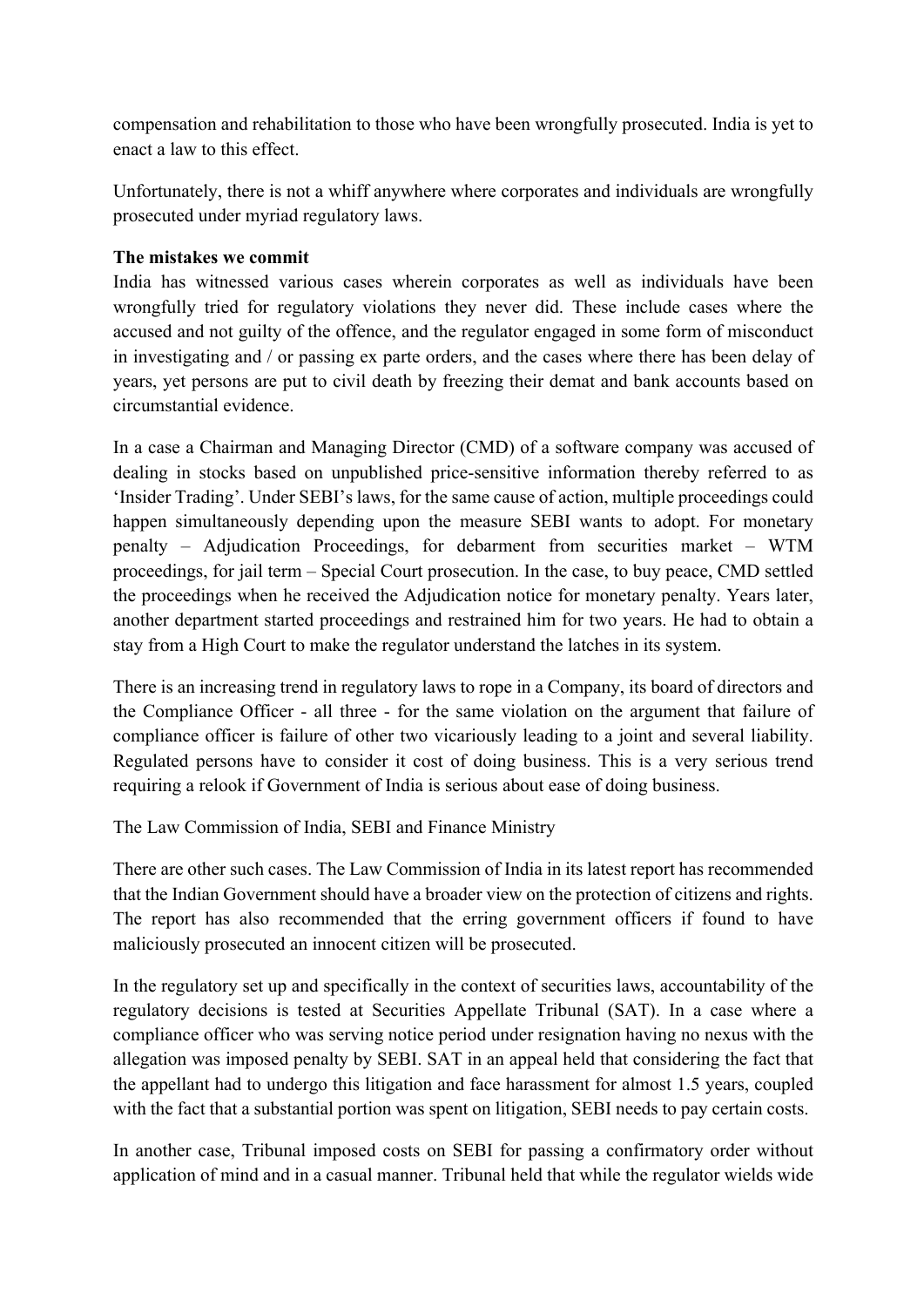powers, it does not mean that in every case, an ex-parte interim order should be passed on the pretext that it was imminent to pass such interim order in order to protect the interest of the investor or the securities market. An interim order, however temporary it may be, restraining an entity/person from pursuing his profession/trade may have substantial and serious consequences which cannot be compensated in terms of money.

In the year 2020, there were at least eight such cases.

History will show that there would not be a single case where SAT has imposed costs or passed remarks against conduct of officials, manner of proceedings, extreme delays and SEBI has not have carried the matter to Supreme Court seeking overturn, leniency or expunging of remarks.

But the problem is…

…regulators taking a leaf out of Law Commission's recommendations is far from consideration. It is worthy of note that for bringing amendments to regulatory laws there is no regulatory law commission and the Law Commission of India has never been tasked with looking at these laws.

G.V. Ramakrishna, the first chairman of SEBI, once had made an interesting remark when regulator was still trying to hold its territory by saying 'Brokers should know that the road from Dalal Street (where the Bombay Stock Exchange is located) to Mittal Court (where Sebi was then based) doesn't run through North Block (where the finance ministry is located)'.

Today, if one were to go by the amendments in past years through Finance Acts (along with budget, without parliamentary debates), it is the reality that the road to amending regulatory laws definitely run through North Block.

In the present context, need of the hour requires attention of Ministry of Finance to have a system which closely oversees these issues. This consideration will help victims, who lack financial resources and legal knowledge to fight the mighty regulators and approach the judiciary, for such wrongful prosecution. It will do two things – while it will enable a rightful compensation, it will prove to be a legal remedy as well as make the regulators institutionally liable for such problems. In addition to a step for ease of doing business, it will be a step to bring accountability of a regulator.

Disclaimer: *The views expressed in the article above are those of the authors' and do not necessarily represent or reflect the views of this publishing house. Unless otherwise noted, the author is writing in his/her personal capacity. They are not intended and should not be thought to represent official ideas, attitudes, or policies of any agency or institution.*